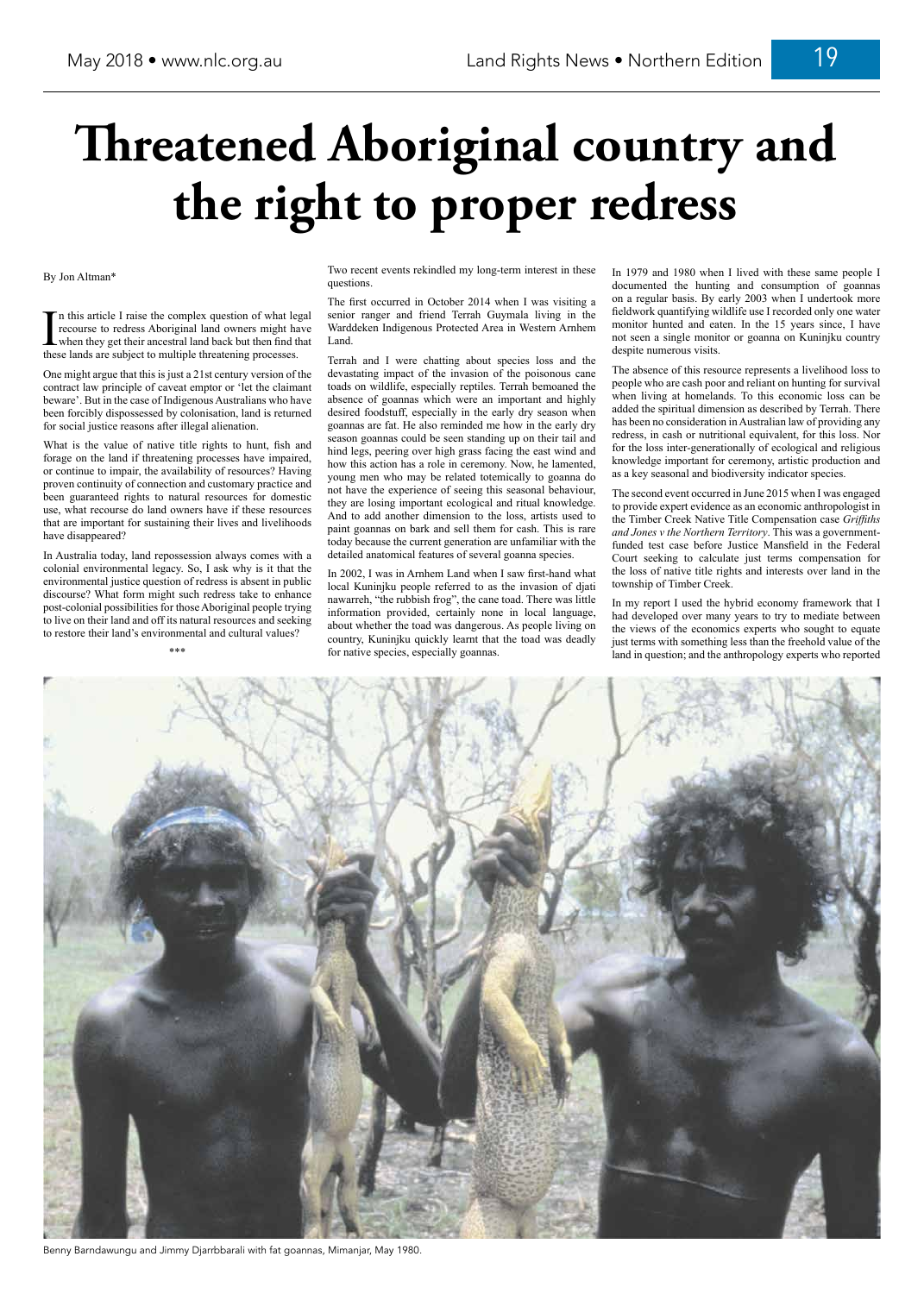First, when a template of the spatial extent of Indigenous lands is laid over a series of resource atlas maps much of it is shown to be environmentally intact. This has allowed the survival of many species that have declined or become extinct in other parts of Australia.

Second, despite being relatively intact, Indigenous lands are increasingly subject to threatening processes including changed fire regimes, the introduction and spread of feral animals and invasive weeds, land disturbance including vegetation clearing, marine debris and pollution—not to mention the likely impacts of global climate change on species abundance.

Third, historically and today there is underinvestment on environmental management of Indigenous lands, in part because of extreme remoteness, in part because of low populations, in part because they are viewed as "unproductive". More recently funding has slowly increased, but it is still inadequate: there is no systematic assessment of restoration need and no long-term funding commitment.

In the last 20 years, 75 dedicated Indigenous Protected Areas (IPAs) have been declared over Aboriginal lands with high biodiversity value. These IPAs now constitute nearly half the conservation estate encompassing some of Australia's most biodiverse regions. And they fulfil a significant element of the nation's international obligations under the Convention on Biological Diversity.

Yet, as with everything in Indigenous policy, the approach to funding is ad hoc and often conflicted—the flagship IPA and Working on Country Programs sit in the Department of Prime Minister and Cabinet and not in the Department of Environment. And funding is provided on a short-term contractual basis with much bureaucratic accountability owing to the rationale that funding is provided for the public

good rather than as environmental justice redress.

\*\*\*

Let me return now to West Arnhem Land and where I have worked since 1979, witnessing considerable transformations over four decades.

When I first worked in this region, I was interested in how people made a living and I found that hunting, fishing and wild food gathering was the dominant component of domestic economies when people lived on country. I collected evidence about this using several techniques. This form of economy, that I subsequently called "hybrid", was very dependent on local agency: when people got land rights in the 1970s they moved back onto their land and began to live on its wildlife, goannas inclusive.

Over time it became apparent to traditional owners that even in remote parts of Arnhem Land without a commercial footprint, colonisation had left a toxic environmental legacy: exotic weeds, feral animals and uncontrollable wild fires in uninhabited places. Over time people found that the land that they had repossessed faced escalating environmental challenges, including from hunted and highly valued species like feral water buffalo of which there are an estimated 100,000 in Arnhem Land today.

In the 1990s, people whom I had previously described as "hunter-gatherers today" also became community-based wildlife managers, setting up first the Djelk ranger group in Maningrida in 1991 and then the Manwurrk rangers on the Arnhem Land escarpment from 2002. Much of their work involved collaboration with biologists from Darwin and petitioning the Australian government for support to address environmental threats.

In September 2009, the Warddeken and Djelk areas of environmental management were formally declared as Indigenous Protected Areas recognised as significant elements of the National Reserve System managed in accord with International Union for the Conservation of Nature criteria. The two IPAs cover a massive area of 20,000 sq kms.

Ranger groups are required to produce management plans to ensure compliance with IPA program requirements. Let me focus on the management plan produced by Warddeken Land Management Ltd because I work closely with this group.

The Warddeken Plan of Management 2016–2020 has a clear aim: "Our vision is to have healthy people living on healthy country in the Kuwarddewardde [stone country]. We want the management of our country to be in our hands now and into the future".

The plan lists the assets of the IPA and the threats it faces. Assets include Indigenous ecological knowledge and language, rock art sites, sacred places, the use of fire in the landscape, wildlife, food and medicinal plants, freshwater places and endemic escarpment forests of Anbinik (*Allosyncarpia ternata*). Threats include empty country,

the feelings of deep hurt and loss experienced by traditional owners who has lost access to important sacred sites in the cultural landscape, had seen some desecrated and felt a degree of responsibility for these losses.

My approach argued to the court that just terms compensation should be calculated inclusive of the usually unrecognised market replacement value of bush foods. I referred to the customary right to hunt, fish and gather that in my view gives native title land a higher value than freehold because it is inclusive of Indigenous rights to resources unlike standard freehold title. I also suggested that compensation recognise the loss of access to economic resources owing to an influx of competing non-Indigenous recreational fishers reducing wildlife stocks.

I tried to give a sense of the scale of such values with reference to quantitative work undertaken in a similar environment to Timber Creek and the Victoria River at nearby Daly River by CSIRO researchers. This evidence was disallowed because Timber Creek is not Daly River. This was despite key traditional owners demonstrating extensive knowledge of wildlife in the Timber Creek environment. My interlocutors were adamant that they had lost access to very specific locations where resources could be exploited; and from the competition for resources they experienced from visitors to, and residents of, Timber Creek.

Justice Mansfield was not swayed by my line of argument. While His Honour found my evidence consistent with other anthropological evidence, he chose to overlook it, preferring to deploy a binary approach in his reasoning: economic losses would be calculated with reference to the real estate value of the land and less tangible "cultural" losses as an additional payment legally termed "solatium".

In calculating solatium at \$1.3 million, over twice the real estate value of the land, Justice Mansfield found a means to compensate for the pain and suffering in relation to traditional owners' spiritual detachment from the land and the impact of loss of a relationship with country on a person's sense of self. But the loss of customary rights to gain a nonmarket customary livelihood was deemed embedded in real estate value. Justice Mansfield's broad approach was upheld by the full bench of the Federal Court and is now heading to the High Court for final consideration.

My key point here is that when a legal mechanism to calculate just terms compensation is available, loss of access to natural resources for livelihood is not considered compensable owing to the absence of location-specific facts. This contrasts with West Arnhem Land where quantitative and qualitative data on loss are available, but there is no legal mechanism to claim redress.

## \*\*\*

I want to scale up now from these two illustrative vignettes to the continental scale.

Since the early 1970s land rights and native title laws have seen more and more territory legally repossessed by Indigenous peoples. With land rights, a homelands movement emerged in the 1970s, as ancestral land was re-occupied. Today there are about 1000 small homeland communities on the 43 per cent of the continent that is under some form of Indigenous title, although the exact number of homelands occupied, and an accurate estimate of their population is difficult to make owing to the mobility of residents and absence of official enumeration effort.

What we do know from the 2016 census is that there are about 150,000 Indigenous people living in remote and very remote Australia covering 86 per cent of Australia—about half this number living on Aboriginal titled land, with maybe 20,000 living at homelands. We also know that people living on the land have deep spiritual and relational connection to it, as at Timber Creek, and seek to use the land's resources for sustenance, as in West Arnhem Land.

According to the *Native Title Act*, rights and interests include unrestricted access to the land's resources for noncommercial (domestic) purposes. However, as I have noted elsewhere, it is difficult to differentiate commercial from non-commercial use rights, especially in relation to an identical resource, be it fresh water or a barramundi both of which must be licensed for commercial purposes but are unlicensed, unregulated and unlimited for native title domestic purposes.

Let me now make just three brief observations from past research on the environmental significance of Indigenous lands.

## **The Conservation Estate 2015**